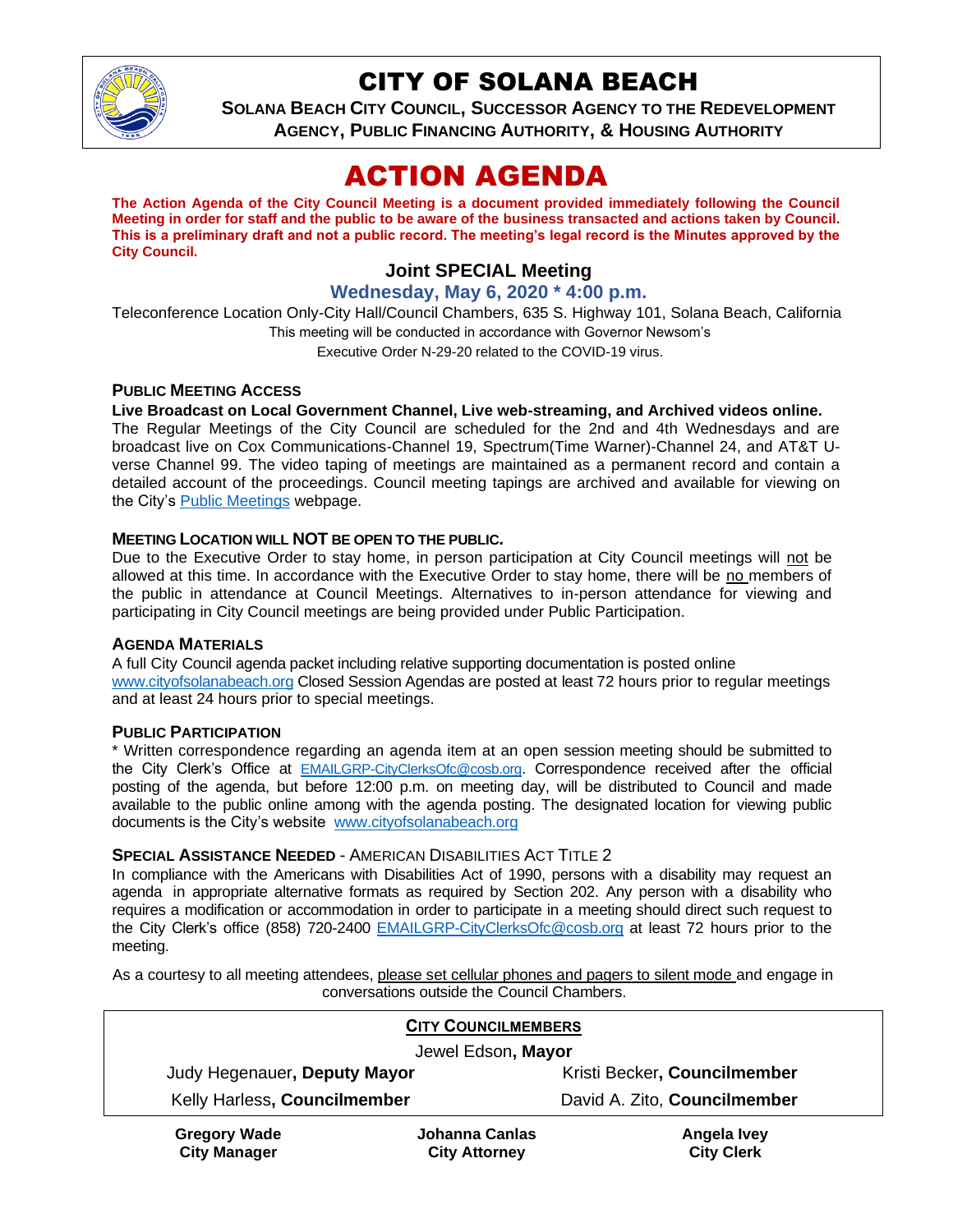## **CALL TO ORDER AND ROLL CALL:**

## **CLOSED SESSION REPORT:**

## **FLAG SALUTE:**

#### **APPROVAL OF AGENDA:**

**COUNCIL ACTION: Approved 5/0**

#### **ORAL COMMUNICATIONS:**

*Written correspondence may be submitted for Oral Communications. See Public Participation on the front page for information on how to submit public comment.* 

This portion of the agenda provides an opportunity for members of the public to address the City Council on items relating to City business but not appearing on today's agenda. Pursuant to the Brown Act, no action shall be taken by the City Council on public comment submittals. Council may refer items to the City Manager for placement on a future agenda.

#### **COUNCIL COMMUNITY ANNOUNCEMENTS / COMMENTARY:**

*An opportunity for City Council to make brief announcements or report on their activities. These items are not agendized for official City business with no action or substantive discussion.* 

#### **A. CONSENT CALENDAR:** (Action Items) (A.1. - A.3.)

Items listed on the Consent Calendar are to be acted in a single action of the City Council unless pulled for discussion. Any member of the public may address the City Council on an item of concern by submitting written correspondence City Clerk a speaker slip (located on the back table) before the Consent Calendar is addressed. Those items removed from the Consent Calendar by a member of the Council will be trailed to the end of the agenda, while Consent Calendar items removed by the public will be discussed immediately after approval of the Consent Calendar.

#### **A.1. Minutes of the City Council.** (File 0300-30)

Recommendation: That the City Council

1. Approve the Minutes of the City Council Meetings held December 5, 2018, December 17, 2018, May 22, 2019, September 16, 2019, November 13, 2019 and November 20, 2019.

Approved Minutes [http://www.ci.solana-beach.ca.us/index.asp?SEC=F0F1200D-21C6-4A88-8AE1-0BC07C1A81A7&Type=B\\_BASIC](http://www.ci.solana-beach.ca.us/index.asp?SEC=F0F1200D-21C6-4A88-8AE1-0BC07C1A81A7&Type=B_BASIC) **COUNCIL ACTION: Approved 5/0**

#### **A.2. Emergency Paid Sick Leave Due to Coronavirus.** (File 0520-00)

Recommendation: That the City Council

1. Approve **Resolution 2020-046** adopting the side letter agreements with Solana Beach Fire Association (SBFA), Marine Safety Employee Group and the Public Works employees.

[Item A.2. Report \(click here\)](https://solanabeach.govoffice3.com/vertical/Sites/%7B840804C2-F869-4904-9AE3-720581350CE7%7D/uploads/Item_A.2._Report_(click_here)_05-06-20_-_O.pdf)

*Posted Reports & Supplemental Docs contain records up to the cut off time, prior to the start of the meeting, for processing new submittals. The final official record containing handouts, PowerPoints, etc. can be obtained through a Records Request to the City Clerk's Office.*

#### **COUNCIL ACTION: Approved 5/0**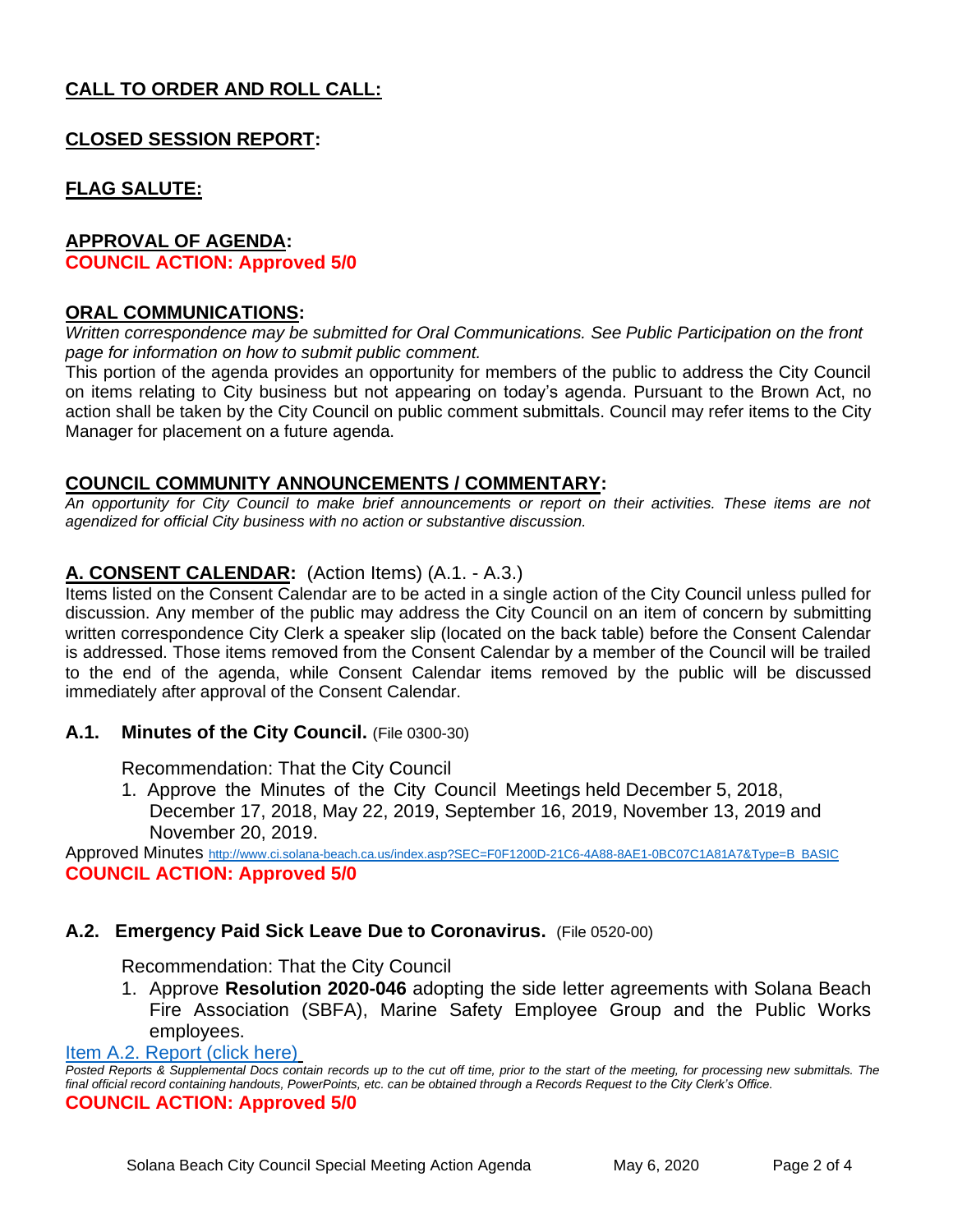## **A.3. Continuing the Proclamation of Existence of a Local Emergency Related to COVID-**

**19.** (File 0240-00)

Recommendation: That the City Council

1. Consider adoption of **Resolution 2020-056** to continue the Proclamation of the Existence of a Local Emergency related to COVID-19.

[Item A.3. Report \(click here\)](https://solanabeach.govoffice3.com/vertical/Sites/%7B840804C2-F869-4904-9AE3-720581350CE7%7D/uploads/Item_A.3._Report_(click_here)_05-06-20_-_O.pdf)

*Posted Reports & Supplemental Docs contain records up to the cut off time, prior to the start of the meeting, for processing new submittals. The final official record containing handouts, PowerPoints, etc. can be obtained through a Records Request to the City Clerk's Office.* **COUNCIL ACTION: Approved 5/0**

## **C. STAFF REPORTS: (C.1. – C.2.)**

#### **C.1. Chandler Asset Management Quarterly Update.** (File 0350-44)

Recommendation: That the City Council

1. Accept and file the Chandler Asset Quarterly Investment Report for the quarter ended March 31, 2020.

[Item C.1. Report \(click here\)](https://solanabeach.govoffice3.com/vertical/Sites/%7B840804C2-F869-4904-9AE3-720581350CE7%7D/uploads/Item_C.1._Report_(click_here)_05-06-20_-_O.pdf) 

*Posted Reports & Supplemental Docs contain records up to the cut off time, prior to the start of the meeting, for processing new submittals. The final official record containing handouts, PowerPoints, etc. can be obtained through a Records Request to the City Clerk's Office.* **Discussion** 

#### **C.2. COVID-19 Budget and Work Plan Discussion.** (File 0330-30)

Recommendation: That the City Council

1. Receive this report and provide direction as necessary to Staff.

[Item C.2. Report \(click here\)](https://solanabeach.govoffice3.com/vertical/Sites/%7B840804C2-F869-4904-9AE3-720581350CE7%7D/uploads/Item_C.2._Report_(click_here)_05-06-20.pdf)

[Item C.2. Updated Report #1 \(upd. 5-6 at 130pm\)](https://solanabeach.govoffice3.com/vertical/Sites/%7B840804C2-F869-4904-9AE3-720581350CE7%7D/uploads/Item_C.2._Updated_Report_1_(upd._5-6_at_130pm)_-_O.pdf)

[Item C.2. Supplemental Docs \(Updated 5-06 at 8:30am\)](https://solanabeach.govoffice3.com/vertical/Sites/%7B840804C2-F869-4904-9AE3-720581350CE7%7D/uploads/Item_C.2._Supplemental_Docs_(upd._5-6_at_830am)_-_O.pdf)

*Posted Reports & Supplemental Docs contain records up to the cut off time, prior to the start of the meeting, for processing new submittals. The final official record containing handouts, PowerPoints, etc. can be obtained through a Records Request to the City Clerk's Office.* **Discussion** 

## **WORK PLAN COMMENTS:**

*Adopted June 12, 2019*

## **COMPENSATION & REIMBURSEMENT DISCLOSURE:**

GC: Article 2.3. Compensation: 53232.3. (a) Reimbursable expenses shall include, but not be limited to, meals, lodging, and travel. 53232.3 (d) Members of a legislative body shall provide brief reports on meetings attended at the expense of the local agency "*City*" at the next regular meeting of the legislative body.

#### **COUNCIL COMMITTEE REPORTS:** [Council Committees](https://www.ci.solana-beach.ca.us/index.asp?SEC=584E1192-3850-46EA-B977-088AC3E81E0D&Type=B_BASIC)

#### **REGIONAL COMMITTEES: (outside agencies, appointed by this Council)**

- a. City Selection Committee (meets twice a year) Primary-Edson, Alternate-Zito
- b. County Service Area 17: Primary- Harless, Alternate-Edson
- c. Escondido Creek Watershed Authority: Becker /Staff (no alternate).
- d. League of Ca. Cities' San Diego County Executive Committee: Primary-Becker, Alternate- Harless and any subcommittees.
- Solana Beach City Council Special Meeting Action Agenda May 6, 2020 Page 3 of 4 e. League of Ca. Cities' Local Legislative Committee: Primary-Harless, Alternate-Becker